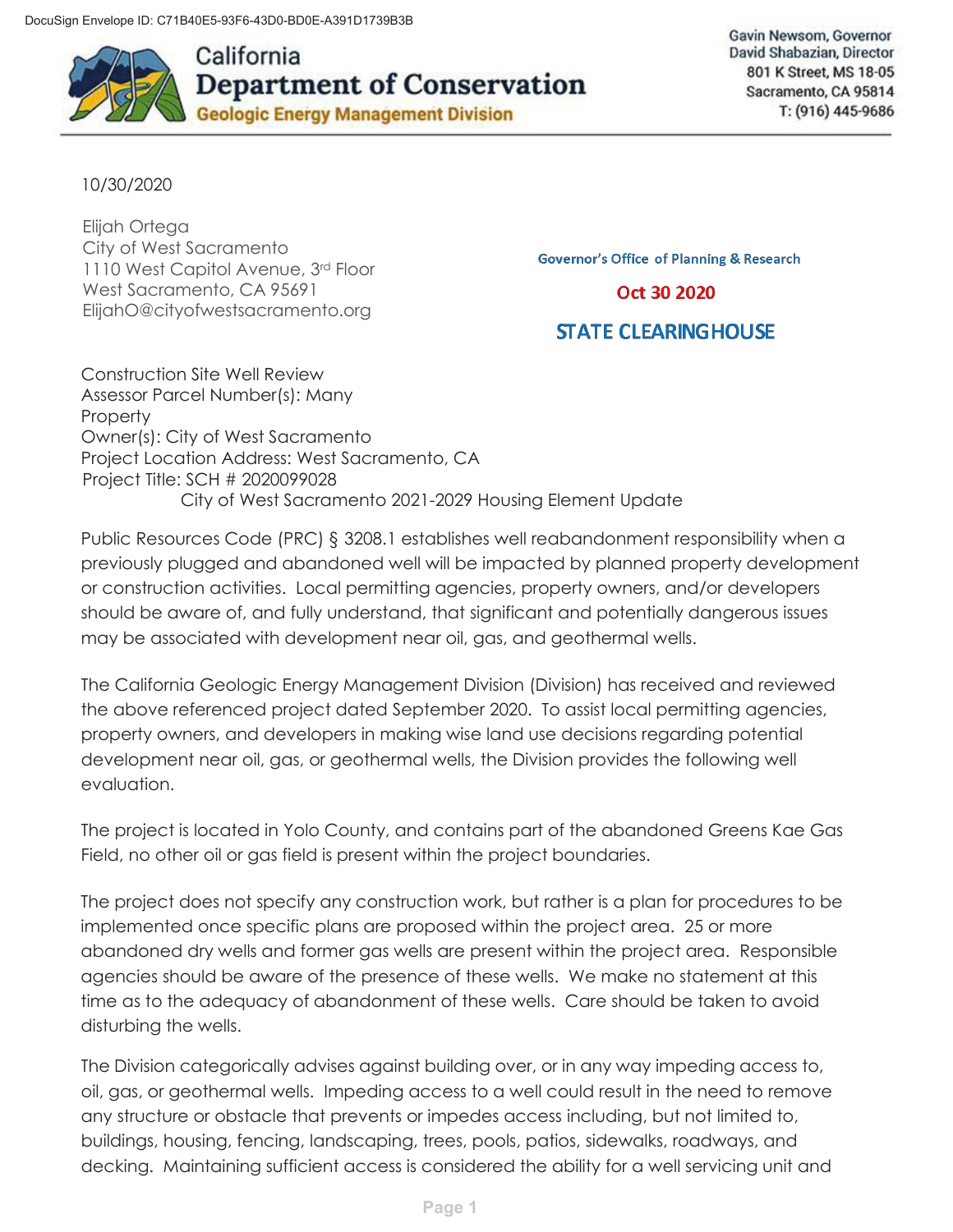

Gavin Newsom, Governor David Shabazian, Director 801 K Street, MS 18-05 Sacramento, CA 95814 T: (916) 445-9686

associated necessary equipment to reach a well from a public street or access way, solely over the parcel on which the well is located. A well servicing unit, and any necessary equipment, should be able to pass unimpeded along and over the route, and should be able to access the well without disturbing the integrity of surrounding infrastructure.

There are no guarantees a well abandoned in compliance with current Division requirements as prescribed by law will not start leaking in the future. It always remains a possibility that any well may start to leak oil, gas, and/or water after abandonment, no matter how thoroughly the well was plugged and abandoned. The Division acknowledges wells plugged and abandoned to the most current Division requirements as prescribed by law have a lower probability of leaking in the future, however there are no guarantees that such abandonments will not leak.

The Division advises that all wells identified in the project areal prior to, or during, development activities, be tested for liquid and gas leakage. Surveyed locations should be provided to the Division in Latitude and Longitude, NAD 83 decimal format. The Division expects any wells found leaking to be reported to it immediately.

Failure to plug and reabandon the well may result in enforcement action, including an order to perform reabandonment well work, pursuant to PRC § 3208.1, and 3224.

PRC § 3208.1 gives the Division the authority to order or permit the re-abandonment of any well where it has reason to question the integrity of the previous abandonment, or if the well is not accessible or visible. Responsibility for re-abandonment costs may be affected by the choices made by the local permitting agency, property owner, and/or developer in considering the general advice set forth in this letter. The PRC continues to define the person or entity responsible for reabandonment as:

- 1. The property owner If the well was plugged and abandoned in conformance with Division requirements at the time of abandonment, and in its current condition does not pose an immediate danger to life, health, and property, but requires additional work solely because the owner of the property on which the well is located proposes construction on the property that would prevent or impede access to the well for purposes of remedying a currently perceived future problem, then the owner of the property on which the well is located shall obtain all rights necessary to reabandon the well and be responsible for the reabandonment.
- 2. The person or entity causing construction over or near the well If the well was plugged and abandoned in conformance with Division requirements at the time of plugging and abandonment, and the property owner, developer, or local agency permitting the construction failed either to obtain an opinion from the supervisor or district deputy as to whether the previously abandoned well is required to be reabandoned, or to follow the advice of the supervisor or district deputy not to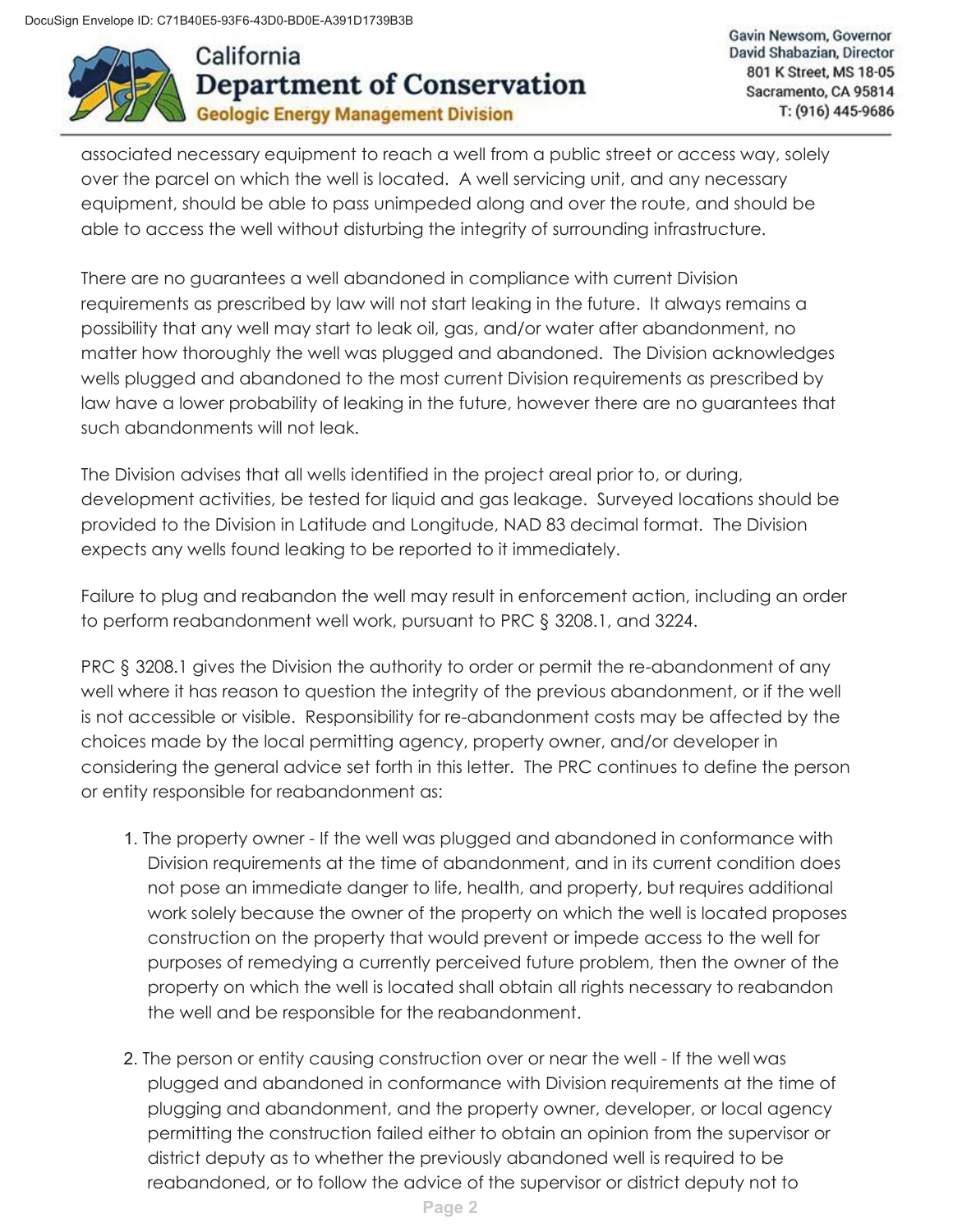

Gavin Newsom, Governor David Shabazian, Director 801 K Street, MS 18-05 Sacramento, CA 95814 T: (916) 445-9686

undertake the construction, then the person or entity causing the construction over or near the well shall obtain all rights necessary to reabandon the well and be responsible for the reabandonment.

3. The party or parties responsible for disturbing the integrity of the abandonment - If the well was plugged and abandoned in conformance with Division requirements at the time of plugging and abandonment, and after that time someone other than the operator or an affiliate of the operator disturbed the integrity of the abandonment in the course of developing the property, then the party or parties responsible for disturbing the integrity of the abandonment shall be responsible for the reabandonment.

No well work may be performed on any oil, gas, or geothermal well without written approval from the Division. Well work requiring approval includes, but is not limited to, mitigating leaking gas or other fluids from abandoned wells, modifications to well casings, and/or any other re-abandonment work. The Division also regulates the top of a plugged and abandoned well's minimum and maximum depth below final grade. CCR §1723.5 states well casings shall be cut off at least 5 feet but no more than 10 feet below grade. If any well needs to be lowered or raised (i.e. casing cut down or casing riser added) to meet this regulation, a permit from the Division is required before work can start.

The Division makes the following additional recommendations to the local permitting agency, property owner, and developer:

- 1. To ensure that present and future property owners are aware of (a) the existence of all wells located on the property, and (b) potentially significant issues associated with any improvements near oil or gas wells, the Division recommends that information regarding the above identified well(s), and any other pertinent information obtained after the issuance of this letter, be communicated to the appropriate county recorder for inclusion in the title information of the subject real property.
- 2. The Division recommends that any soil containing hydrocarbons be disposed of in accordance with local, state, and federal laws. Please notify the appropriate authorities if soil containing significant amounts of hydrocarbons is discovered during development.

As indicated in PRC § 3106, the Division has statutory authority over the drilling, operation, maintenance, and abandonment of oil, gas, and geothermal wells, and attendant facilities, to prevent, as far as possible, damage to life, health, property, and natural resources; damage to underground oil, gas, and geothermal deposits; and damage to underground and surface waters suitable for irrigation or domestic purposes. In addition to the Division's authority to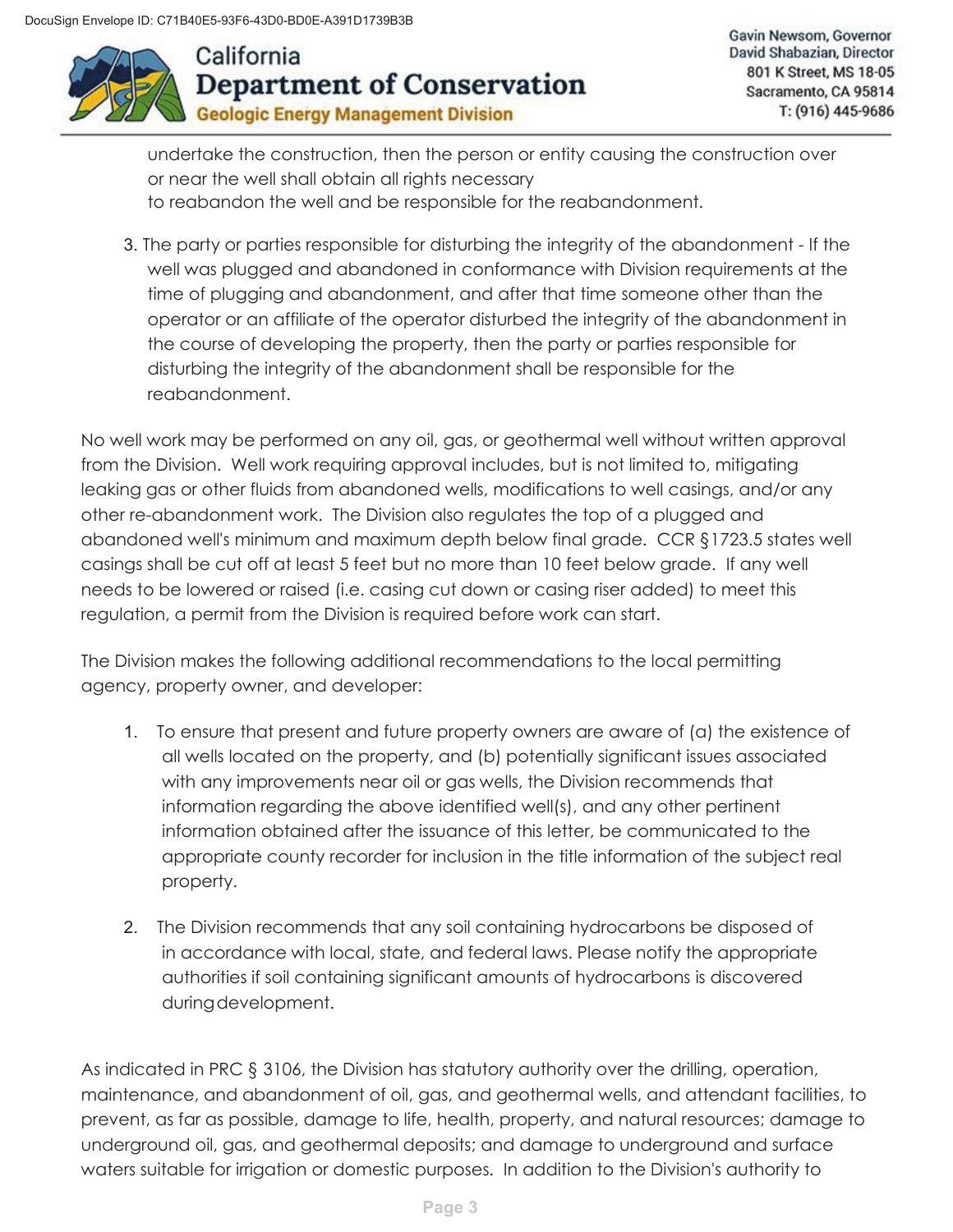DocuSign Envelope ID: C71B40E5-93F6-43D0-BD0E-A391D1739B3B



Gavin Newsom, Governor David Shabazian, Director 801 K Street, MS 18-05 Sacramento, CA 95814 T: (916) 445-9686

order work on wells pursuant to PRC §§ 3208.1 and 3224, it has authority to issue civil and criminal penalties under PRC §§ 3236, 3236.5, and 3359 for violations within the Division's jurisdictional authority. The Division does not regulate grading, excavations, or other land use issues.

If during development activities, any wells are encountered that were not part of this review, the property owner is expected to immediately notify the Division's construction site well review engineer in the Northern district office, and file for Division review an amended site plan with well casing diagrams. The District office will send a follow-up well evaluation letter to the property owner and local permitting agency.

Should you have any questions, please contact me at (916) 324-7120 or via email at Charlene.Wardlow@conservation.ca.gov

Sincerely,

DocuSianed by: Charlene L Wardlow

**Charlene Wardlow** Northern District **Deputy**